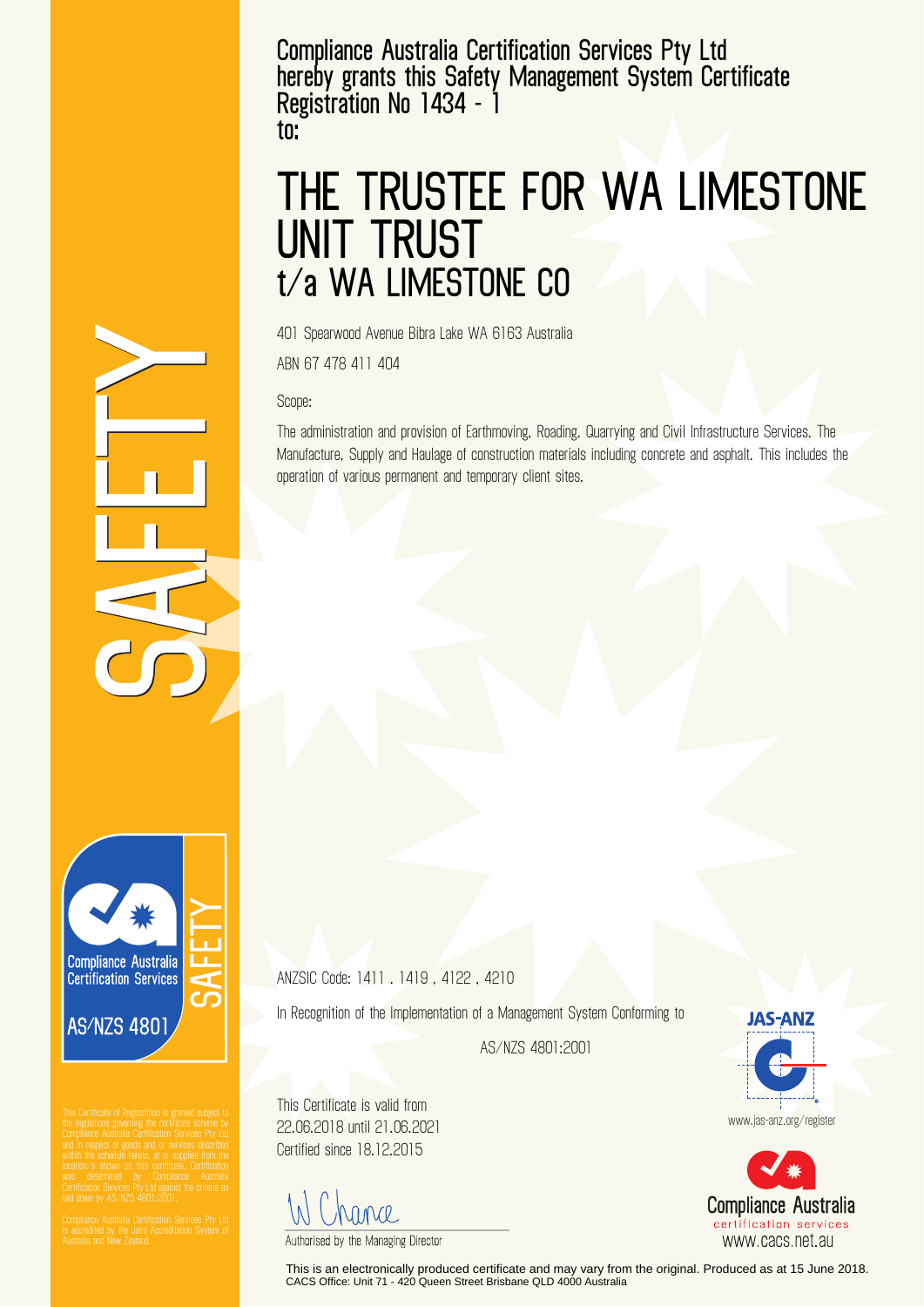**Compliance Australia Certification Services Pty Ltd hereby grants this Safety Management System Certificate Registration No 1434 - 3 to:**

## **WA Limestone Contracting Pty Ltd**

401 Spearwood Avenue Bibra Lake WA 6163 Australia

ABN 76 604 937 715

Scope:

The administration and provision of Earthmoving, Roading, Quarrying and Civil Infrastructure Services. The Manufacture, Supply and Haulage of construction materials including concrete and asphalt. This includes the operation of various permanent and temporary client sites.

**Compliance Australia Certification Services AS/NZS 4801** 

ANZSIC Code: 1411 . 1419 , 4122 , 4210

In Recognition of the Implementation of a Management System Conforming to

AS/NZS 4801:2001

This Certificate is valid from 22.06.2018 until 21.06.2021 Certified since 18.12.2015

Monde

Authorised by the Managing Director

This is an electronically produced certificate and may vary from the original. Produced as at 15 June 2018. CACS Office: Unit 71 - 420 Queen Street Brisbane QLD 4000 Australia

**JAS-ANZ** 

www.jas-anz.org/register



certification services www.cacs.net.au